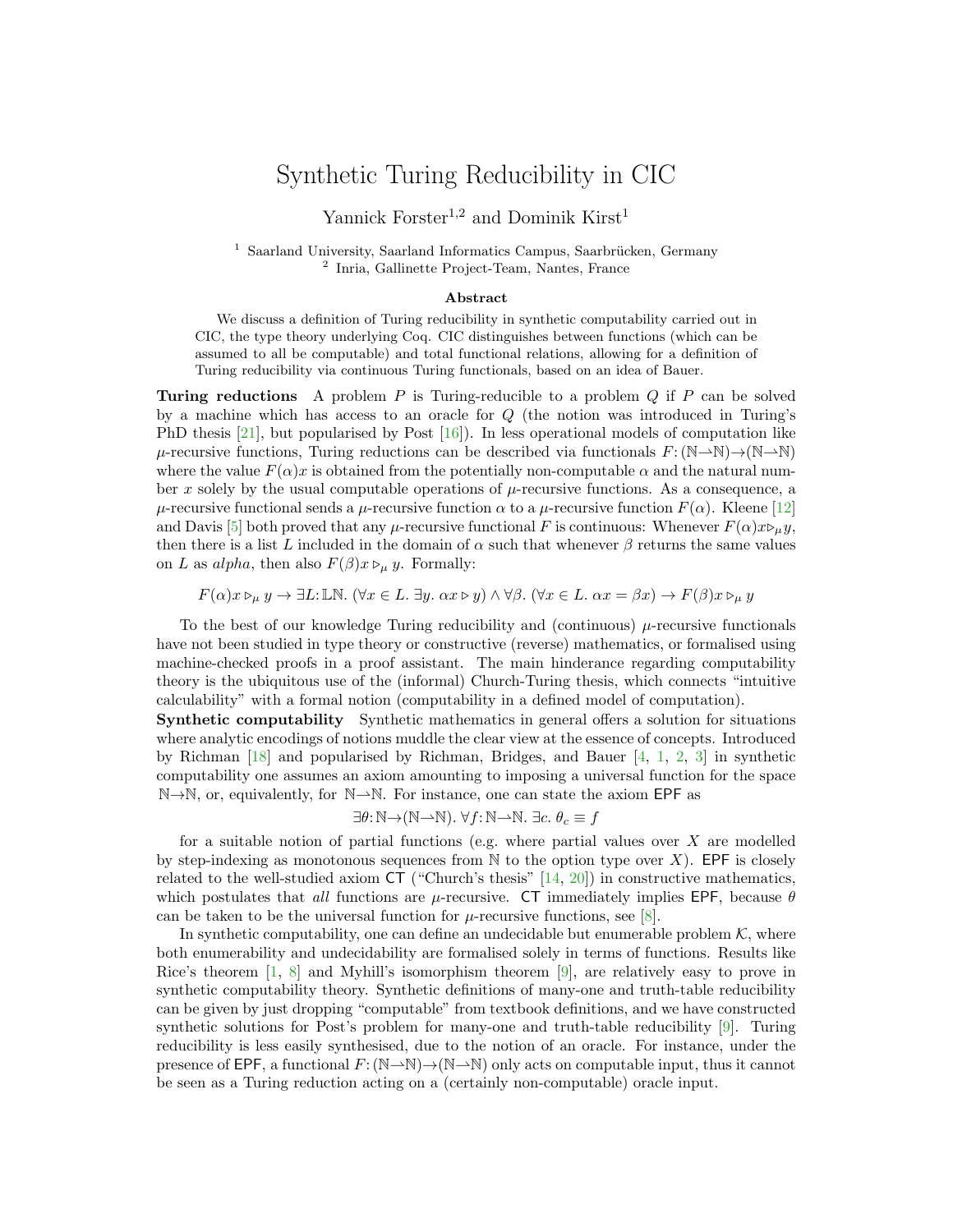Synthetic Turing Reducibility in CIC Forster and Kirst Forster and Kirst Forster and Kirst Forster and Kirst Forster and Kirst Forster and Kirst Forster and Kirst Forster and Kirst Forster and Kirst Forster and Kirst Forst

Synthetic Turing reducibility We use the intuition behind the mentioned Kleene/Davis theorem to define synthetic Turing reducibility, based on continuous Turing functionals. We follow an idea by Bauer [\[3\]](#page-2-8) and define Turing functionals based on a two-layered approach: They consist of a (continuous) functional  $F: (Y \rightsquigarrow \mathbb{B}) \rightarrow (X \rightsquigarrow \mathbb{B})$  mapping functional relations  $Y \rightsquigarrow \mathbb{B}$ to functional relations  $X \sim \mathbb{B}$  factoring through a (then also continuous) computational core  $F'(Y \rightarrow \mathbb{B}) \rightarrow (X \rightarrow \mathbb{B})$  (see also [\[7\]](#page-2-13) for a more detailed treatment).

Formally a Turing functional  $F: (Y \rightarrow \mathbb{B}) \rightarrow (X \rightarrow \mathbb{B}) \dots$ 

1. ... is continuous if:  $\forall R: Y \rightarrow \mathbb{B}. \forall x: X. \forall b: \mathbb{B}. \ FRxb \rightarrow \exists L: \mathbb{L}Y. (\forall y \in L. \exists b. \ Ryb) \land \exists L: \mathbb{C}. \exists b. \Box B. \Rightarrow \Box B. \Rightarrow \Box B. \Rightarrow \Box B. \Rightarrow \Box B. \Rightarrow \Box B. \Rightarrow \Box B. \Rightarrow \Box B. \Rightarrow \Box B. \Rightarrow \Box B. \Rightarrow \Box B. \Rightarrow \Box B. \Rightarrow \Box B. \Rightarrow \Box B. \Rightarrow \Box B. \Rightarrow \Box B. \Rightarrow \Box B. \Rightarrow \Box B. \Rightarrow \Box B. \Rightarrow \Box B$ 

$$
\forall R' : Y \rightsquigarrow \mathbb{B}. (\forall y \in L. \forall b. Ryb \rightarrow R'yb) \rightarrow FR'xb
$$

2. ... factors through a *computational core*  $F'(Y \to \mathbb{B}) \to (X \to \mathbb{B})$  if:

 $\forall f: Y \rightarrow \mathbb{B}.\forall R: Y \rightsquigarrow \mathbb{B}.$  f computes  $R \rightarrow F'f$  computes  $FR$ 

where  $f:Z_1 \rightarrow Z_2$  computes a functional relation  $R:Z_1 \rightarrow Z_2$  if  $\forall xy. Rxy \leftrightarrow fx \triangleright y$ .

Note that we follow the same intuition as for  $\mu$ -recursive functionals to define continuity here. A synthetic Turing reduction from a predicate  $p: X \to \mathbb{P}$  to a predicate  $q: Y \to \mathbb{P}$  maps the characteristic relation of q ( $\lambda x b$ .  $qx \leftrightarrow b = \text{true}$ ) to the characteristic relation of p.

The definition makes crucial use of the fact that functional relations are completely distinct from functions since unique choice is not provable in CIC.

Our definition of Turing reducibility is work-in-progress: We were able to prove various results regarding Turing reducibility with machine-checked proofs in Coq, see below.

Bauer's definition of Turing reducibility Our definition is based on (computable) functional relations  $X \sim \mathbb{B}$ , whereas Bauer's definition [\[3\]](#page-2-8) is based on disjoint pairs of (enumerable) predicates  $X \rightarrow \mathbb{P}$  and using an order-theoretic definition of continuity. Proving our definition of Turing reducibility equivalent without considering continuity is straightforward [\[7,](#page-2-13) §9.6]. We also have an equivalence proof w.r.t. continuity now for a variant of Bauer's definition of continuity, following well-known ideas explained for instance in Rogers' book [\[19,](#page-2-14) II.3.2].

Machine-checked results Turing reducibility is reflexive, transitive, and transports undecidability. Every truth-table reduction gives rise to a Turing reduction. When a Turing reduction is total for all total inputs and the  $L$  in compactness is computable, it is in fact a truth-table reduction (a result Rogers attributes to Nerode [\[19,](#page-2-14) Thm. XIX]). Lastly, the hypersimple deficiency predicate of  $K$  is Turing reduction complete, showing that Turing reducibility is strictly more general than truth-table reducibility. All results are explained in [\[7,](#page-2-13) §10].

Open questions However, at least three more results for Turing reducibility are needed to have confidence that our synthetic rendering is correct. The Kleene-Post theorem [\[13\]](#page-2-15), stating that there are incomparable Turing-reducibility degrees, Post's theorem [\[17\]](#page-2-16), connecting Turing reducibility via the Turing jump to the arithmetical hierarchy, and the Friedberg-Muchnik theorem [\[10,](#page-2-17) [15\]](#page-2-18), settling Post's problem by proving that there exists an enumerable, undecidable, but Turing-reducibility incomplete predicate. Central for all three results is, in contrast to the results we have already proved, an enumerator of cores of Turing functional.

**Towards a universal core** We require a function  $\zeta: \mathbb{N} \to ((\mathbb{N} \to \mathbb{N}) \to \mathbb{N} \to \mathbb{N})$  which enumerates at least all possible cores of Turing functionals. Certain variants of such a function are known to be impossible: A computable modulus of continuity applying to itself would be inconsistent in type theory  $[6]$ . We are attacking the problem from two directions: First, we are trying to construct  $\zeta$  from  $\theta$  either directly or by enriching the definition of Turing reductions with more computational requirements for cores, e.g. by asking for a computable modulus of continuity for  $F'$ , which possibly has to be continuous itself. Secondly, in a concurrently submitted abstract we are describing our work-in-progress proofs of synthetic variants of the Kleene-Post and Post's theorem, identifying sufficient properties of a universal function  $\zeta$  [\[11\]](#page-2-20).